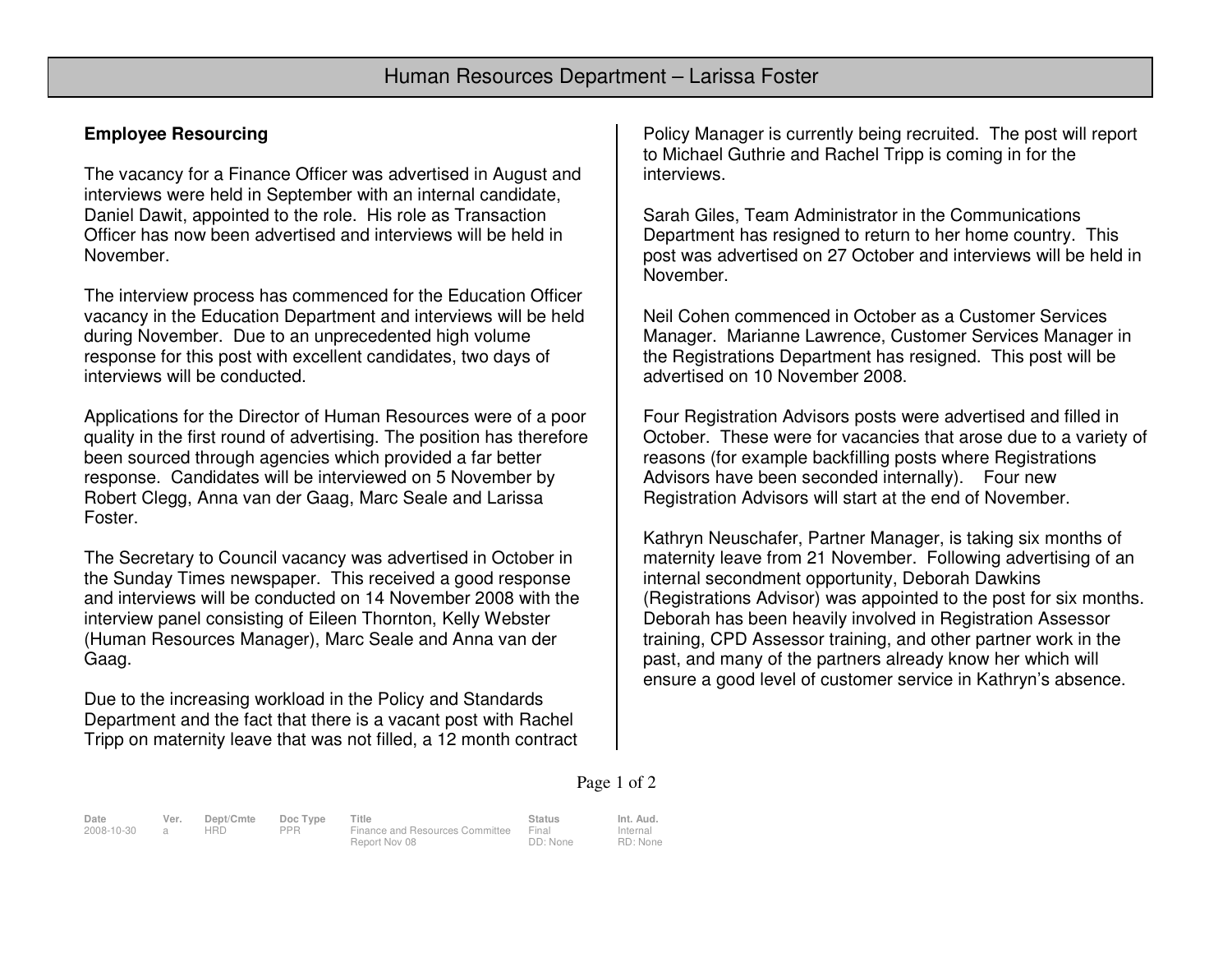### **Changes to Reporting Structure**

Abigail Creighton, Head of Education, has had a change in job title and reporting structure. Her title is now Director of Education, and she is now member of the Executive Management Team, reporting to Marc Seale (the post formerly fell under the Operations Directorate, reporting to Greg Ross-Sampson). This was effective on 6 October 2008.

Steve Hall, Facilities Manager, and his team also had a change in reporting structure on the above date. He now reports to Greg Ross-Sampson, Director of Operations (he formerly reported to Simon Leicester, Director of Finance).

## **Training**

Kelly Webster, Human Resources Manager, conducted three internal training sessions on the management on probationary employees during the week commencing 27 October 2008. All managers attended and the training sessions were rated highly by attendees.

### Page 2 of 2

Internal RD: None

| Date       | Ver. | Dept/Cmte | Doc Type | Title                           | <b>Status</b> | Int. Aud. |
|------------|------|-----------|----------|---------------------------------|---------------|-----------|
| 2008-10-30 |      | HRD       | PPR      | Finance and Resources Committee | Final         | Internal  |
|            |      |           |          | Report Nov 08                   | DD: None      | RD: Non   |